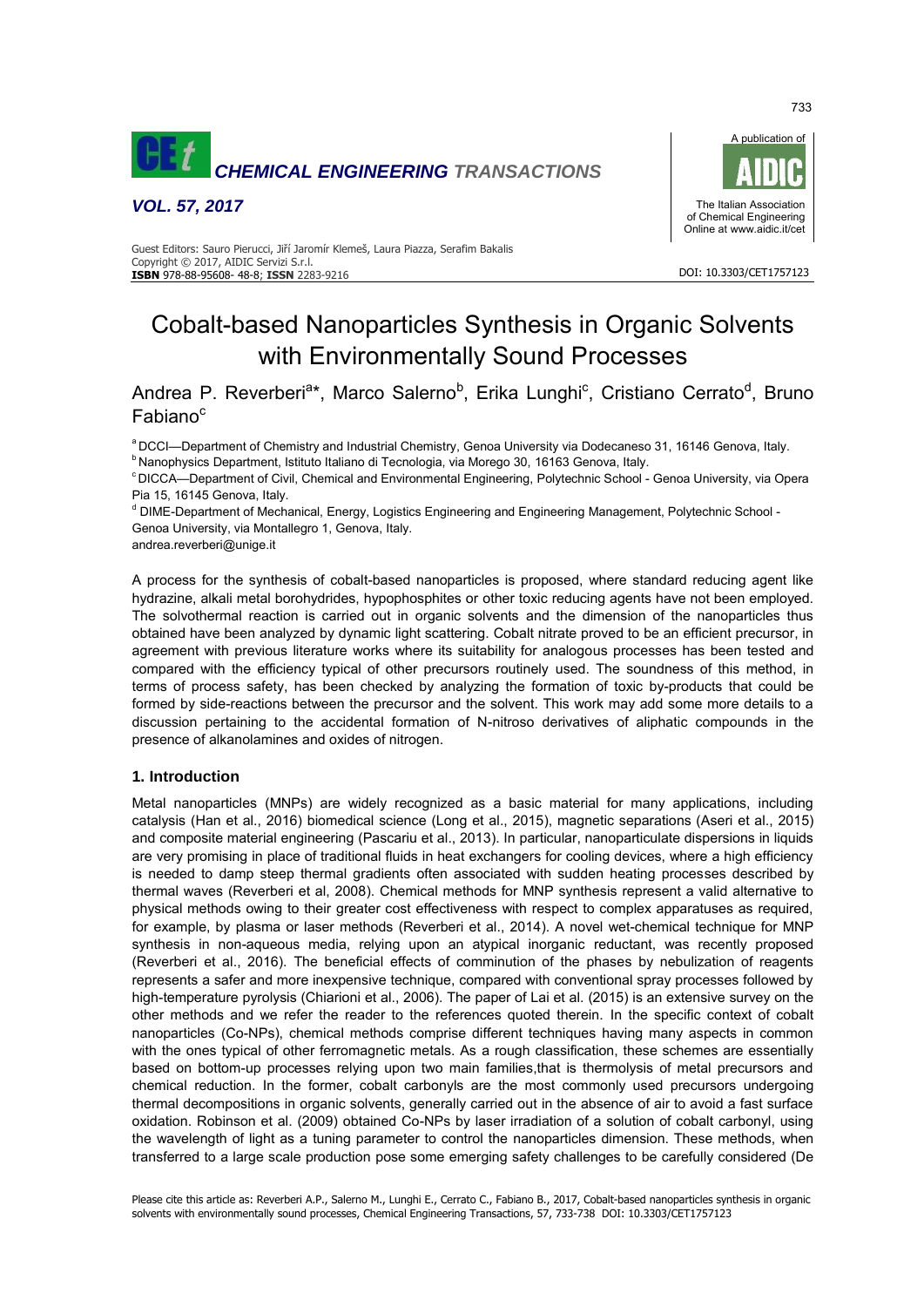#### 734

Rademaeker et al., 2014), as they require the use of costly and toxic metal precursors and stabilizing agents, like aliphatic amines or phosphine oxides. The latter are still object of intense investigations, as they show a wide choice of variants according to the type of cobalt precursor, solvent and surfactant. The selection of the more appropriate metal precursor, despite it could seem a secondary problem at first glance, is considerably important for many aspects. For example, cobalt nitrate proved to be reduced to zerovalent cobalt more easily than other inorganic salt of the same cation (Shin et al., 2010), allowing safer operative conditions in terms of temperature (Reverberi et al., 2013). This intriguing aspect will be reconsidered in the following. As for solvents, polyol methods still represent a cornerstone in wet chemical methods for Co-NPs synthesis, owing to their great versatility and to the possibility of exploiting both the capping and the reducing properties of the solvent itself. A crucial drawback is given by the need of using high reaction temperatures, owing to the slow reduction kinetics and the unfavorable thermodynamics related to mild reducing properties of polyols toward an element being much more electropositive than noble metals as Au and Ag. In many cases, to promote the nucleation process, salts of less electropositive cations are added to the solvent, as in the study proposed by Liu et al. (2015). They added iridium salts  $(H_2IrCl_6)$  catalyzing the synthesis of cobalt nanostructures, and they proved that the Ir/Co ratio is a valid tuning parameter to control the shape of the nanophase thus obtained. In the absence of external cations, the particles are spherical, while their shape shifts to a rod-like and even to multi-pods for increasing values of the aforementioned parameter. Whatever the solvent in which the metal precursor is dissolved, a reductant is generally adopted, and this rule of thumb is generally valid also in case of cobalt nanoparticles synthesis. However, despite some exceptions can be found in literature, papers dealing with cobalt nanostructures produced by reduction carried out by the sole solvent are rather uncommon. In the present study, we describe some experimental techniques aiming at synthesizing Co/CoO-NPs in different solvents avoiding the use of toxic or noxious reducing agents as hydrazine or alkali metal borohydrides, which have long been considered as a first choice in the synthesis of non-noble metallic nanophases. As amply known, the very essence of green and sustainable chemistry from one side is to "… reduce or eliminate the use or generation of hazardous substances", from the other side is to adopt alternative renewable energy forms, possibly substituting conventional energies of fossil origin (e.g. Palazzi et al., 2002). These commitments are intrinsically connected to route design and process safety. The elimination of these hazards fits with the application of the "substitution" guideword, by developing an inherently safer method, in the early stages of process development. The as-prepared Co-NPs are characterized for size by dynamic light scattering (DLS), while the relevant composition is investigated by standard analysis techniques. The role of different reductants and the effects of their combination are discussed in the context of the specific solvent and of the corresponding operative conditions. Finally, the solvents have been analysed to check for the presence of noxious and potentially carcinogenic chemical species that could be incidentally formed by sidereactions between a solvent and some products of precursor dissociation.

#### **2. Materials and Methods**

#### **2.1 Experimental set-up**

The process has been carried out in two different solvents, namely pure triethanolamine (TEA) and a mix 50%-50% TEA with anhydrous propylene glycol (PG), where cobalt nitrate hexahydrate (Co(NO<sub>3</sub>)<sub>2</sub> 6H<sub>2</sub>O), has been dissolved with a concentration of 0.1 M. No reductant has been intentionally added in any solution, in order to check the sole action of TEA and TEA+PG.

The reactions have been carried out at 200°C in pure TEA and at 150°C in case of mixed solvents TEA+PG, both in an electrically heated Erlenmeyer flask with a reflux condenser and a trap for vapors. The process is stopped 30 min after its beginning.

## **2.2 Analytical methods**

The composition of the solid phase is determined by standard analytical techniques. All results are expressed as the mean of three replicates. The solid phase is separated from the supernatant after dilution with ethanol and further centrifugation. Subsequently, it is dried at moderate temperature (110°C) under argon atmosphere to protect the nanoparticle surface from further oxidation, until a stable weight is attained. Furthermore, a weighted solid is dissolved in nitric acid and the relevant solution is analysed in order to estimate its content in elemental cobalt by atomic adsorption spectrometry (AAS) carried out by an instrument AA240FS (Varian Instruments, USA). The particle size distribution is investigated by a DLS analyzer Zetasizer Nano ZS (Malvern Instruments, UK). A sample containing each solid phase dispersion was diluted by a factor of 3 and transferred in suitable cuvettes of polymethyl-methacrylate. The presence of N-nitroso-dietanolamine (NDELA) together with other ten non-oxydrilated N-nitrosamines indicated in Table 1, has been throughly determined by two different analytical methods.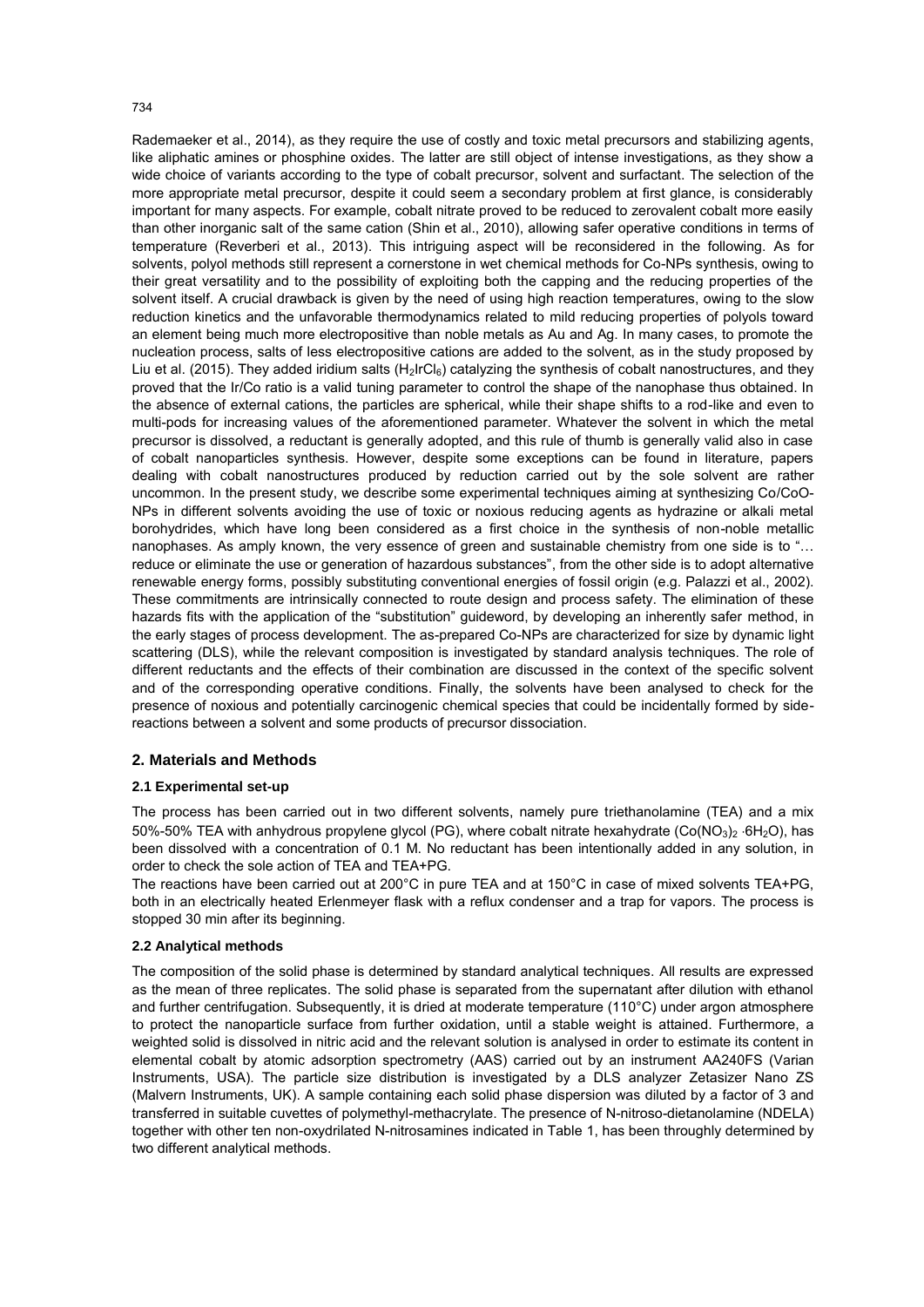| <b>CAS Number</b> | Abbreviation |
|-------------------|--------------|
| 62-75-9           | <b>NDMA</b>  |
| $55 - 18 - 5$     | <b>NDEA</b>  |
| 621-64-7          | <b>NDPA</b>  |
| $924 - 16 - 3$    | <b>NDBA</b>  |
| 1207995-62-7      | <b>NDINA</b> |
| 59-89-2           | <b>NMOR</b>  |
| 100-75-4          | <b>NPIP</b>  |
| 5336-53-8         | <b>NDBzA</b> |
| 614-00-6          | <b>NMPhA</b> |
| 612-64-6          | <b>NEPhA</b> |
|                   |              |

Table 1: *List of ten non-hydroxylated N-nitrosamines whose concentration has been checked in the samples obtained by the present method.*

The concentrations of non-oxydrilated nitrosamines have been measured according to the standard UNI EN 71-12:2013, requiring an analysis by high-performance liquid chromatography-mass spectrometry (HPLC-MS). The analysis of NDELA has been carried out following the criteria enforced by European Pharmacopoeia for Trolamine. The analytical method consists of a dissolution of the sample in a mix of chloroform and acetone, followed by its purification on two different glass columns. The first column contains a packed beds of kieselguhr and potassium carbonate, while the second one contains silica gel mixed with sodium sulfate. Nnitrosodiisopropanolamine has been used as inner standard, which is added to each sample before each preparation process. The analysis has been carried out by gas chromatography-nitrogen chemiluminescence detector (GC-NCD), used in specific mode to maximize selectivity and specificity toward Nnitrosoalkanolamines. A fused silica column of 30 m length and 0.25 mm diameter has been used, with helium as carrier gas and at a flow rate of 2 mL/min. The temperature of the column, starting from 180°C, has been progressively brought to 280°C after 5 minutes and it is kept at this value until the completion of the analysis.

## **3. Results and discussion**

#### **3.1 The solid reaction products**

At the start, the solutions in pure TEA and in TEA+PG are purple-red owing to the formation of a coordinate complex that, according to the studies of Hughes and Rutt (1968), corresponds to the following expression:

$$
Co(N(CH_2CH_2OH)_3)_2 (NO_3)_2 = Co(TEA)_2 (NO_3)_2
$$
\n(1)

During the process, the color shifts progressively to brown indicating the onset of precursor dissociation. At the reaction end, the solutions are visually transparent by light transmission and opaque at the reflecting light. They are further diluted in ethanol and analysed by DLS. The results are reported in Figure 1. The samples obtained in pure TEA show a population of particles whose average diameter  $(2.2\pm0.5 \text{ nm})$  is considerably smaller than the one obtained in mixed solvents  $(14.6\pm0.5 \text{ nm})$ , probably owing to the stronger capping activity and to a higher viscosity of TEA with respect to PG. Another possible explanation can be qualitatively ascribed to the role of different temperatures adopted in different solvents: in pure TEA, at higher temperature, the reaction kinetics are enhanced with a fast generation of nanoparticles nuclei, whose growth and aggregation are hindered by the stabilizing role of pure TEA, as previously stated. These aspects are consistent with the observations reported by Alagiri et al. (2013), who obtained spherical-like superparamagnetic Co-NPS of similar diameter by a solvothermal method using CoCl<sub>2</sub> as precursor in mixed solvents, with hydrazine hydrate and TEA, as reducing and stabilizing agent, respectively.

As previously detailed, the solid phase was separated and accurately characterized for the content in elemental cobalt. Assuming that cobalt oxide is present only as CoO, we estimated a solid composition made of  $68\pm5\%$  elemental Co with TEA as reductant and of  $41\pm5\%$  elemental Co with TEA+PG as reductant, reasonably proving that pure TEA has a higher reducing power with respect to a mix of TEA+PG.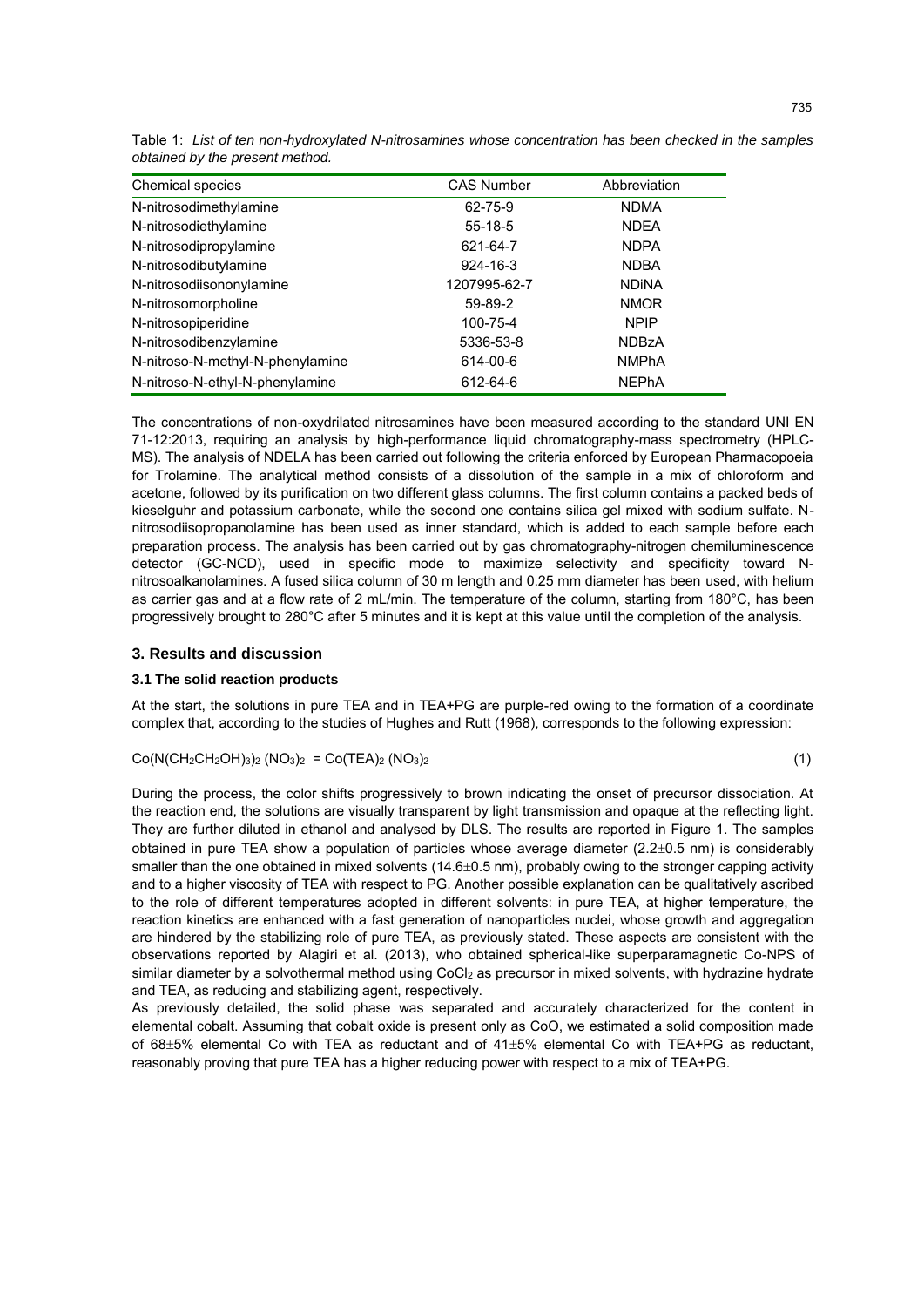

*Figure 1: Populations of particle diameters obtained by DLS (black lines) with respective log-normal best fitting curves (gray lines). (a): sample obtained using pure TEA; average diameter=2.2 nm. (b): sample obtained using 50-50% TEA-PG; average diameter=14.6 nm.* 

These results are not surprising at all when taking into account that we have used a cobalt salt that has a higher affinity to electrons, and hence a greater tendency to be chemically reduced, with respect to many other precursors of the same cation. In fact, Raj and Viswanathan (2011) calculated different enthalpies of reaction in case of reductions of different salts like cobalt nitrate, chloride and acetate as precursors for the preparation of Co-NPs with glucose as reductant in mixed solvents. These authors concluded that, in most cases,  $Co(NO<sub>3</sub>)<sub>2</sub>$  requires an energy many times lesser that needed by other cobalt salts.

#### **3.2 A detailed insight into the synthesis of N-nitroso ethanolamines as reaction by-products**

A second notable aspect of this work concerns the discussion about an incidental production of Nnitrosamines resulting from side reactions when TEA is the embedding solvent. The issue of side reactions leading to unwanted toxic compounds represents a hazard well relevant in the process sector, as highlighted by a large number of events. Among them, Seveso represents one of the best known of all chemical plant disasters, contributing to a huge legislative fall-out and a major shift in the way that industry faces and deals with process safety (Fabiano et al., 2016). It is well known that the thermal decomposition of metal nitrates may give rise to nitrites, in case of alkali cations, or to lower nitrogen oxides and metal oxides in case of less electropositive cations. It has been questioned whether, in the case here presented, the presence of  $Co(NO<sub>3</sub>)<sub>2</sub>$ and its thermal dissociation might have produced nitrogen oxides having a potential role in the production of highly toxic and charcinogenic N-nitroso ethanolamines like NDELA (N-nitroso diethanolamine). The formation of N-nitroso compounds is a process typically occurring when a secondary amine reacts with the nitrite ion in acidic environment. This phenomenon has been accurately studied to monitor the health of operators working in contact with cutting fluids, where mixed alkanolamines comes in contact with sodium nitrite at higher temperatures.



*Figure 2: Scheme of a possible sequence of reactions for the synthesis of NDELA from TEA.*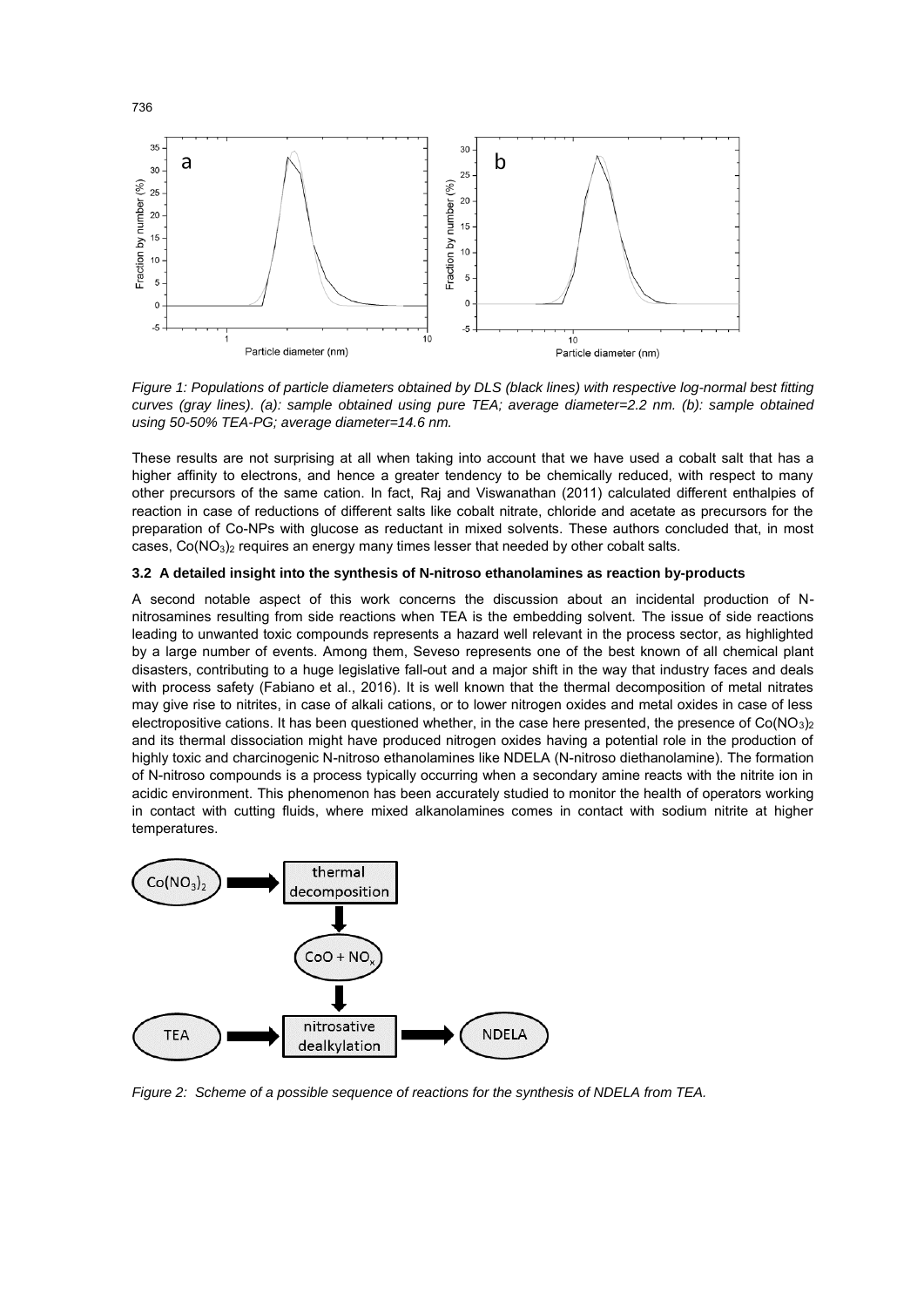

*Figure 3: Plot of the GC-NCD response to the samples obtained using pure TEA and TEA+PG as the solvents. The response curves overlap almost completely.* 

According to IARC (1987), it has been ascertained that the temperature and the presence of transition metal complexes may increase considerably the kinetics of formation of N-nitroso derivatives of alkanolamines. As an example, the concentration of NDELA in cutting fluids is subject to wide variations, ranging in the interval [200-30,000] ppm for metalworking fluids used in the Unites States (IARC, 1987).

Moreover, the possibility that not only nitrites, but also nitrates in certain conditions may act on triethanolamine to form N-nitroso derivatives, even for neutral or moderately low pH values, is still an open question. Gowenlock et al. (1978) studied the kinetics of dealkylation of tertiary amines up to 80°C, in the presence of nitrites, and concluded that the concentration of hydrogen ions plays a basic role in determining the formation of N-nitrosoamines in acidic medium. For these reasons, we have investigated a NDELA synthesis according to a hypothesized reaction scheme described in Figure 2.

The concentrations of each of the ten non-hydroxylated nitrosamines reported in Table 1, determined by HPLC-MS was lower than 3 ppb both for pure TEA solvent and for TEA+PG. The concentrations of NDELA determined by GC-NCD is lower than 25 ppb both for pure TEA solvent and for TEA+PG, according to the plot reported in Figure 3.

## **4. Conclusions**

We have investigated the synthesis of cobalt-based nanoparticles by a solvothermal method where  $Co(NO_3)_2$ as a precursor is heated in non-aqueous solvents at different temperatures. The results can be summarized as follows:

- TEA proved to be a satisfactory reducing agent toward the cobalt precursor in the absence of other reductants that are commonly adopted in typical solvothermal methods; its role as electro-donor has been exploited in many different contexts (Pellegrin and Odobel, 2016).
- The average diameter of the particles obtained with the present technique are smaller for growing TEA concentration. This result confirms the excellent properties of TEA as capping agent, in agreement with the previous literature works.
- Incidentally, this work may add some further information about the puzzling problem of Nnitrosoalkanolamines formation like NDELA from triethanolamine. Despite the high process temperatures and the simultaneous presence of coordinate compounds of transition metals as possible catalyst, the yield in NDELA is particularly and unexpectedly low. A possible explanation can be found in unfavourable conditions related to the lacking protonation, the low yield in nitrite ions from the nitrate ion contained in the precursor and the short reaction time.
- Due to environmental concerns, there is an up-to-date research trend towards the elimination or reduction of the use of conventional organic solvents, as these are environmentally harmful (Primerano et al., 2016). Even if organic solvents are not fully eliminated, the results here outlined proves that, in the process conditions adopted relying upon pure organic solvents in the absence of water and reductants, the process can be considered relatively safe with respect to unwanted side reactions leading to hazardous N-nitroso derivatives.